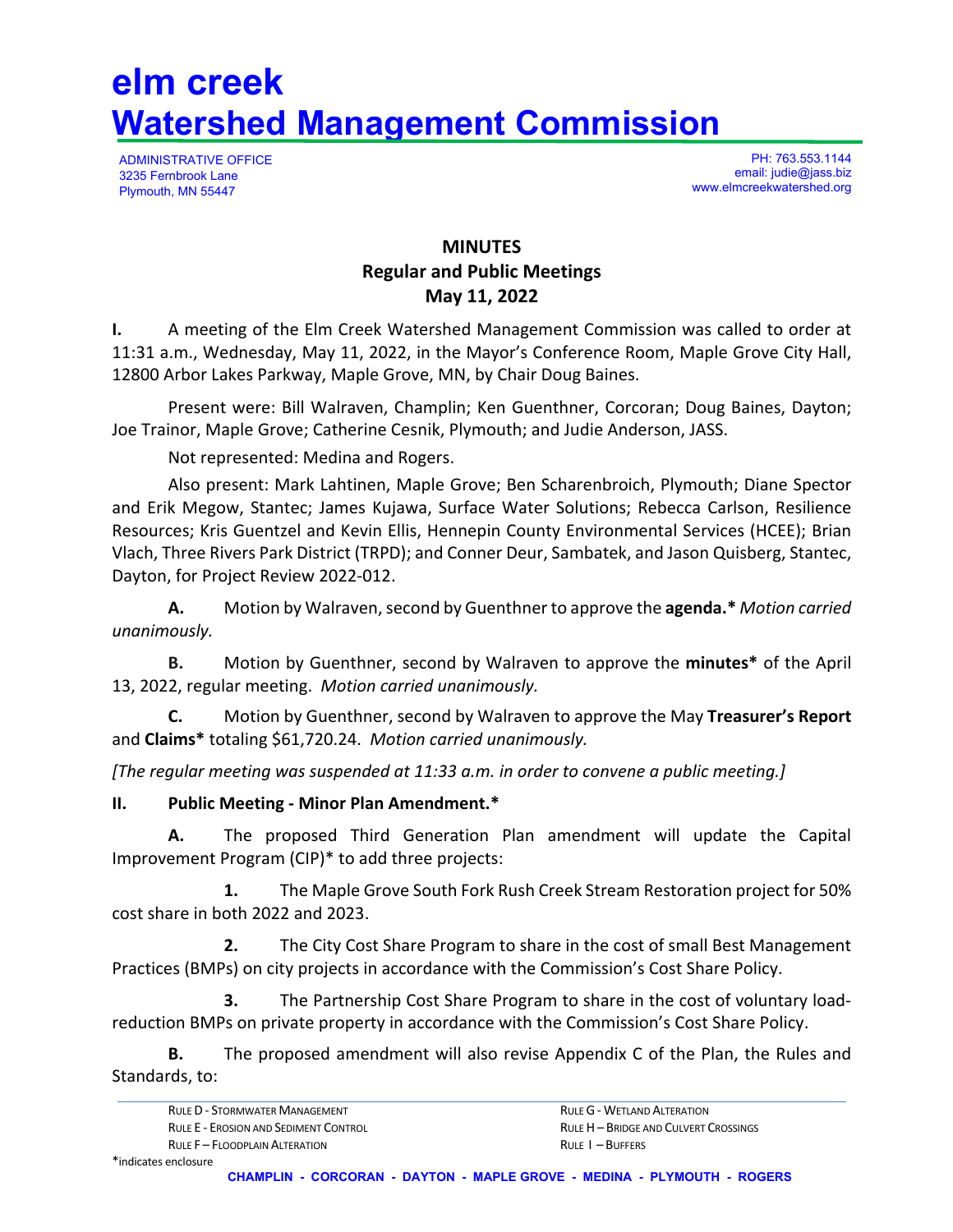**1.** Make the Commission's Rules consistent with the most recent Minnesota General Stormwater Permit, and

**2.** Clarify the Commission's Standards regarding the required freeboard between the high-water elevation of a constructed or natural water and the low floor or opening of a proposed adjacent structure.

**C. Open public meeting.** The public meeting was opened at 11:37 a.m.

**1. Comments.** Through May 11, 2022, the only comments that were received were from the Metropolitan Council, which indicated they had no comments. Neither the other reviewing agencies, the member cities, nor the public provided comments.

**2. Comments from the public**. No one was present from the general public.

- **3.** The **public meeting was closed** at 11:38 a.m.
- **D. Commission Discussion.** No further discussion took place.

Motion by Guenthner, second by Walraven to adopt **Resolution 2022-01 Adopting a Minor Plan Amendment\*** and to **set the 2022 maximum levy** at \$506,250. *Motion carried unanimously.* 

*[The regular meeting was reconvened at 11:39 a.m.]* 

#### **III. Open Forum.**

 James Fallon, USGS, was slated to speak at this meeting; however, his presentation has been rescheduled to the June meeting.

#### **IV. Action Items.**

 **A. Project Review 2021-053 Towns at Fox Creek, Rogers**.\* This proposed development will construct 150 multi-family townhomes between Industrial Boulevard and Hynes Road, disturbing 15.4-acres with 7.46-acres of impervious, 5.88-acres of which is net, new impervious surfaces. The project was reviewed for Rules D, E, and G. Revisions were received on April 7, 2022, and the project meets the Commission's standards. In their findings dated May 2, 2022, Staff recommends approval conditioned on reconciliation of the escrow fee, receipt of an O&M Agreement between the applicant and the city for all stormwater facilities on the project site, and Wetland Conservation Act (WCA) approval of the wetland fill and decision of the outcome from the Technical Evaluation Panel (TEP). Motion by Guenthner, second by Walraven to approve Staff's recommendations. *Motion carried unanimously.*

**B. Project Review 2021-054 Stotts Family Farm Grassed Waterways, Corcoran.\*** A complete application was received on December 23, 2021. This is a 100-acre agricultural parcel located on the east side of CR 19 about one mile north of the intersection of CR 19 and Highway 55. The landowner is installing five grass waterways to stabilize channelized areas in his cropland. This work will grade and shape the channel areas to accommodate crossing of farm equipment and establish perennial grass vegetation to prevent future gully erosion. The project was **adminis-** 

RULE D - STORMWATER MANAGEMENT **RULE ACTES RULE G - WETLAND ALTERATION** RULE E - EROSION AND SEDIMENT CONTROL **RULE AND SET AND A SET AND A CULVERT CROSSINGS** RULE F – FLOODPLAIN ALTERATION **RULE I – BUFFERS**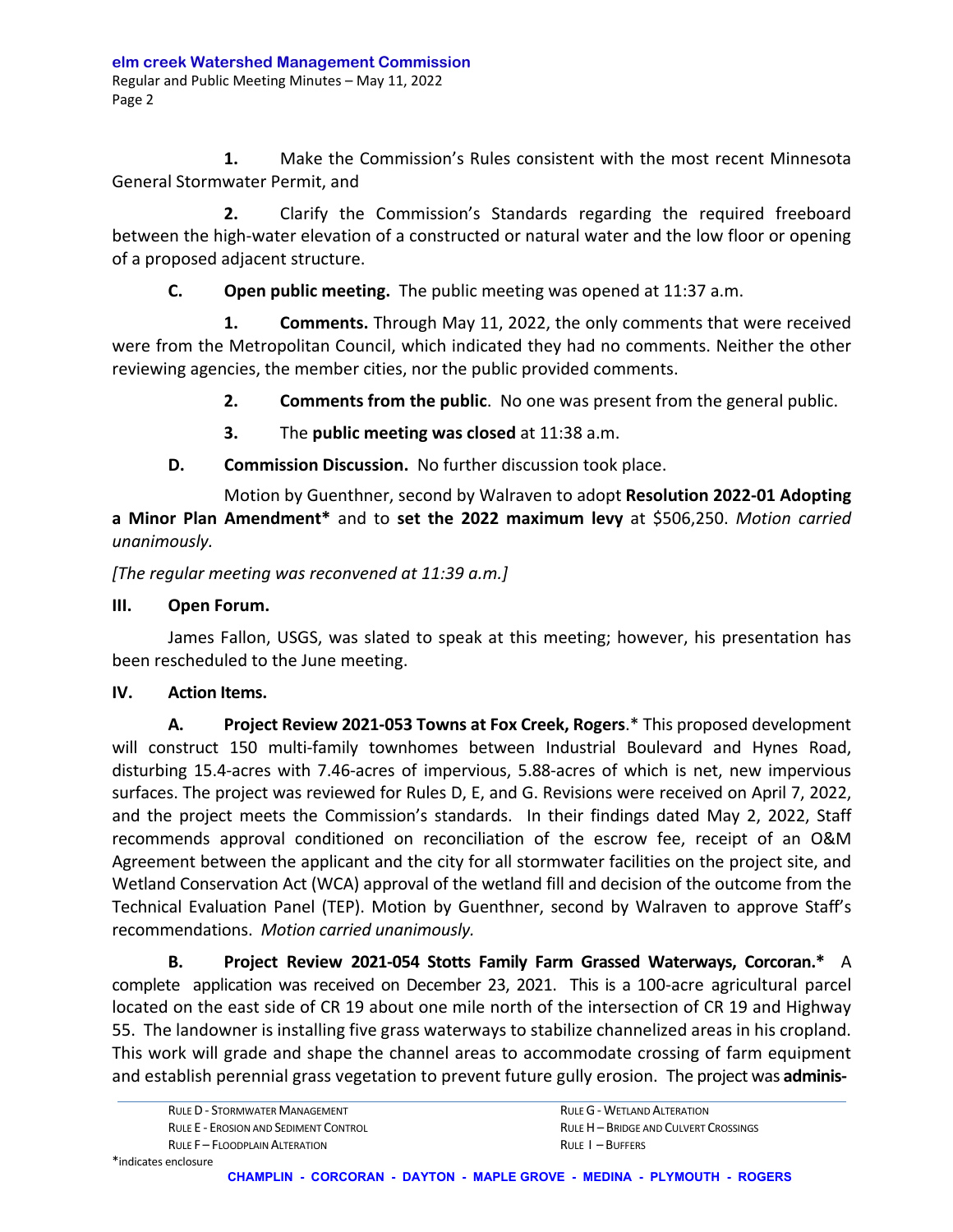**tratively reviewed and approved** for grading and erosion control (Rule E) by Staff. Revised plans received March 28, 2022, meet the Commission's requirements contingent upon escrow review. Staff's findings dated April 12, 2022, were included in the meeting packet.

**C. Project Review 2022-001 Dayton Field 2nd Addition, Dayton**.\* This is two parcels, 56 acres in size, proposed to be developed into two industrial lots and an outlot. Lot 1 will be an industrial building and lot 2 is proposed for a self-storage facility. Revised plans received May 2 were reviewed by Staff. In their findings dated May 3, 2022, Staff recommended approval contingent on (a) Elm Creek administrative office escrow review and release and (b) long-term operation and maintenance compliance per the Commission's requirements. Motion by Guenthner, second by Walraven to approve Staff's recommendations. *Motion carried unanimously.*

**D. Project Review 2022-011 Arrowhead Drive Turn Lane Expansion, Medina.\*** This project consists of a linear project for the City of Medina and a private site expansion for Open Systems International (OSI). The City will be constructing a stormwater BMP on the OSI site to accommodate for rates and water quality from two projects: (1) Arrowhead Drive Turn Lane Expansion and (2) the future Open Systems International, Inc. (OSI) Expansion. The projects are being reviewed as a planned development being treated by the proposed basin. Updated plans were received April 1, 2022, and supplemental updates were received on April 14, 2022. In their findings dated May 2, 2022, Staff recommended approval of this project with three conditions: (1) receipt of an additional fee for review of the Flood Alteration portion of the project; (2) final escrow determination; and (3) when plans for the OSI, Inc. parking expansion are developed, a Commission application for erosion control (Rule E) will be necessary, assuming the stormwater management is consistent with this approval. An erosion control and grading plan for the OSI, Inc. site should include no more than 1.56 acres of impervious surface and all impervious surfaces shall be directed to the proposed stormwater BMP. Motion by Trainor, second by Cesnik to approve Staff's recommendations. *Motion carried unanimously.* 

**E. Project Review 2022-012 Graco Building 2, Dayton.\* This** site plan proposes to encroach into an existing conservation and preservation easement approved by the Commission for project 2015-011. Commission staff, the City of Dayton and the applicant are looking for guidance and recommendations from the Commission on this encroachment. After discussion, the Commission felt the applicant should provide potential solutions for these impacts. Solutions should be in keeping with the current stormwater management rule D for abstraction volume controls. The Commission can react to the easement impacts based on the solutions proposed and staff's analysis and recommendations.

**F. Project Review 2022-013 Dayton Industrial Site, Dayton.\*** This project is a 25.04 acre site located on the north side of County Road 81 between Brockton Lane and Dayton Parkway. The applicant is proposing to construct a 334,750 square foot industrial building with associated parking for passenger vehicles and tractor trailers. Construction of an extension of Troy Lane Extension from its current cul-de-sac terminus continuing eastward to a future intersection with West French Lake Road is also planned, but will be permitted separately by the City. The proposed project will create 17 acres of new impervious, disturbing 30 acres. The area of the two existing parcels is 25.04 with 0.44 acres of existing impervious. Staff received the signed application March 21, 2022, completed an initial review,

RULE D - STORMWATER MANAGEMENT **RULE GEORGE COMMUNISTIES** RULE G - WETLAND ALTERATION RULE F – FLOODPLAIN ALTERATION **RULE I – BUFFERS**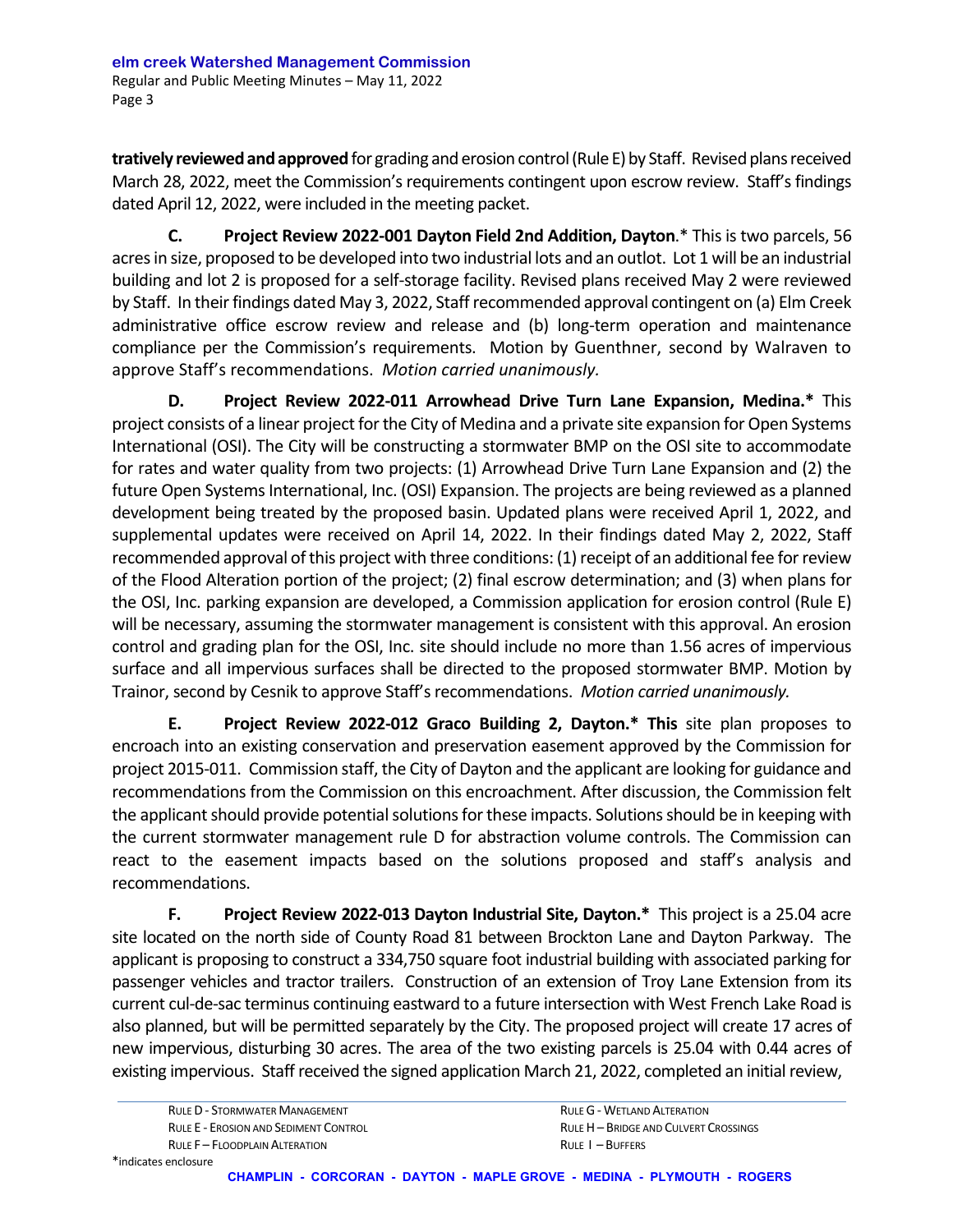and requested additional documents from the applicant. They were received March 29, 2022. Staff reviewed the materials and in their findings dated May 2, 2022 recommend approval with eight conditions: (1) payment of all review fees; (2) this approval is for the Dayton Industrial site only. The City will be submitting separate application for Troy Lane documenting WCA and TEP approval and concurrence with other Commission requirements; (3) applicant must meet all City Requirements as a condition of this permit; (4) applicant shall show buffer monumentation on drawings and provide a planting plan for buffered areas in accordance with Commission standards; (5) provide signed agreement from adjacent landowner (Cubes) and the City for any off site grading and direction of flow to the east; (6) summarize the flow from the west and document no impacts to landowner on west. Update rates to reflect off site flow to city satisfaction; (7) provide WCA and LGU approvals and mitigation plan before any Wetland Impacts can occur; and (8) an operation and maintenance agreement for the stormwater facilities that implement those conditions that bind current and future owners of the project shall be recorded on this property. Motion by Trainor, second by Cesnik to approve Staff's recommendations. *Motion carried unanimously.* 

 **G. Project Review 2022-016 Rogers Activity Center.\***Redevelopment and additions to the Rogers Municipal Complex are proposed at 14160 James Road. The project includes site clearing, demolition of the existing asphalt pavement, and grading for a future turf and ice rink facility. The Commission review covers Rules D, E, G, and I. A complete plan was received March 30, 2022. Initial comments were sent to the applicant on April 14, 2022, and subsequent resubmittals were received on April 27, 2022. The project meets the Commissions' standards. In their findings dated May 4, 2022, Staff recommends approval with five conditions: (1) final application escrow fee determination; (2) update plans to provide appropriate wetland buffer seed mix for any disturbed wetland buffer areas; (3) the elevation of Device #5 in node 11P (888.60) of the proposed HydroCAD model is not consistent with what is shown on the plan sheets (888.50). Update the proposed grading plan and sheets to be consistent. Update report and tables if necessary to be consistent with HydroCAD results; (4) provide Notice of Decision forms from the MN Board of Water and Soil Resources for Wetlands 2, 4, and 5 to confirm that wetland mitigation measures are not needed and that the wetlands are incidental; and (5) submit finalized construction plans prior to the construction of the proposed buildings and parking lots. Plans will be needed to confirm that the site does not exceed the proposed impervious surface area (8.77 acres) and that the impervious surfaces are routed to the proposed stormwater improvements. Motion by Guenthner, second by Trainor to approve Staff's recommendations. *Motion carried unanimously.*

#### **V. Old Business.**

#### **A** The **PRAP subcommittee** did not meet in May.

**B.** Reminder: Volunteers are needed for **CAMP monitoring** this year. Staff will review which lakes are needful of monitoring data.

#### **VI. New Business.**

 **A. 2023 Operating Budget.\*** According to the Joint Powers Agreement, the Commission must on or before June 15 of each year adopt a budget for the coming year. Typically,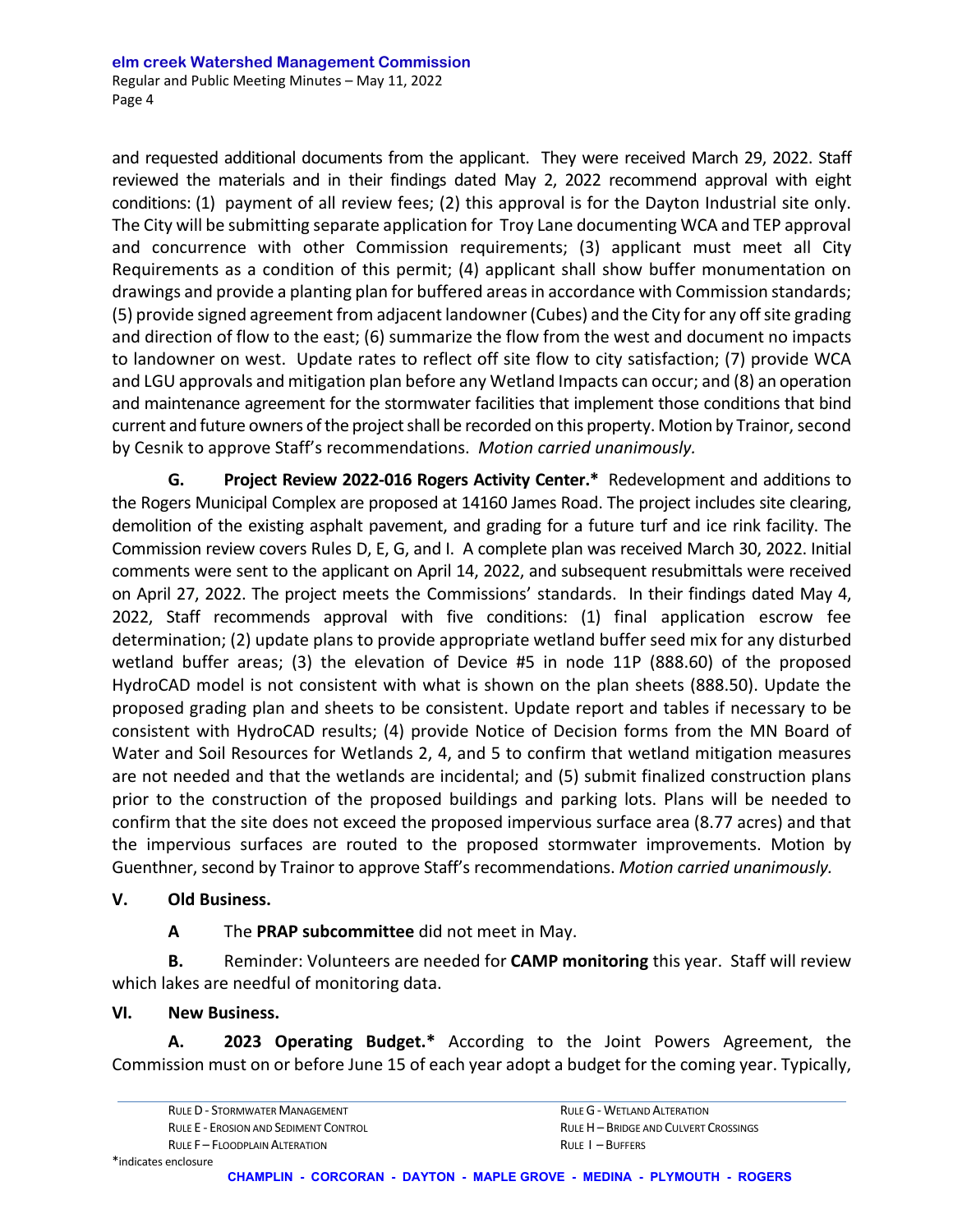the Commission would consider a preliminary budget in May of each year, either adopting it at the May meeting or holding over action to the June meeting. The budget must be transmitted along with notice of the apportionment of costs to each city by July 1. Member cities than have until August 15 to comment on or raise objections to the budget. If no objections are submitted, the budget proceeds as adopted. If objections are submitted in writing, then the Commission must hold a public hearing to consider modifying the budget or proceeding with no change.

 The Budget Committee and Staff met on May 4, 2022, to review a draft version of a proposed 2023 budget, and are not yet ready to present a recommended budget to the Commission for its consideration. However, the Committee does offer the following general comments and questions for discussion:

 **1.** The Committee does not anticipate any substantive changes to the operating programs that would impact the budget. Certain line items will be proposed for slight increase or decrease depending on the actual cost and revenues of the last few years.

 **2.** 2022 is the final year in the Three Rivers contract for monitoring. The District has submitted updated contract prices for lake and stream monitoring that more closely recaptures their cost of providing that service. This is a proposed increase of \$1,275 for the combined services, from \$19,157 to \$20,432.

 **3.** Interest income has fallen dramatically in the last few years, a combination of much lower interest rates and a lower fund balance as capital projects have been completed and grant/levy funds paid out. In previous years interest was several thousand dollars per year, but in 2021 was less than \$200 total. That revenue allowed the Commission to subsidize and limit city assessments.

 **4.** The Committee and Staff continue to work through and learn from the past years' experience with the new project review fee structure. Administrative costs were higher than expected as new procedures were put into place and operations worked out. As Staff becomes more efficient and experienced those costs should decline. They will continue to monitor performance through 2022 and, if necessary, recommend revisions to the fee structure, including both the fixed, non-refundable administrative and technical fees, and the minimum escrows by project type and size.

**5.** The Committee would appreciate feedback from the Commission and TAC on city assessments for 2023, whether they should be increased and, if so, by how much. The 2020 and 2021 assessments were both \$232,300, which was an increase from \$225,000 in 2019, which itself was no increase over 2018. Between 2018 and 2022, the CPI-U increased 15.2%, while the member assessment increased 5.5%.

 **6.** The budget committee is requesting feedback and will meet again on May 17. They expect to send out a proposed 2023 budget the week of May 23, in advance of the meeting packet.

RULE D - STORMWATER MANAGEMENT **RULE GEORGE COMMUNISTIES** RULE G - WETLAND ALTERATION RULE E - EROSION AND SEDIMENT CONTROL RULE H– BRIDGE AND CULVERT CROSSINGS RULE F – FLOODPLAIN ALTERATION **RULE I – BUFFERS**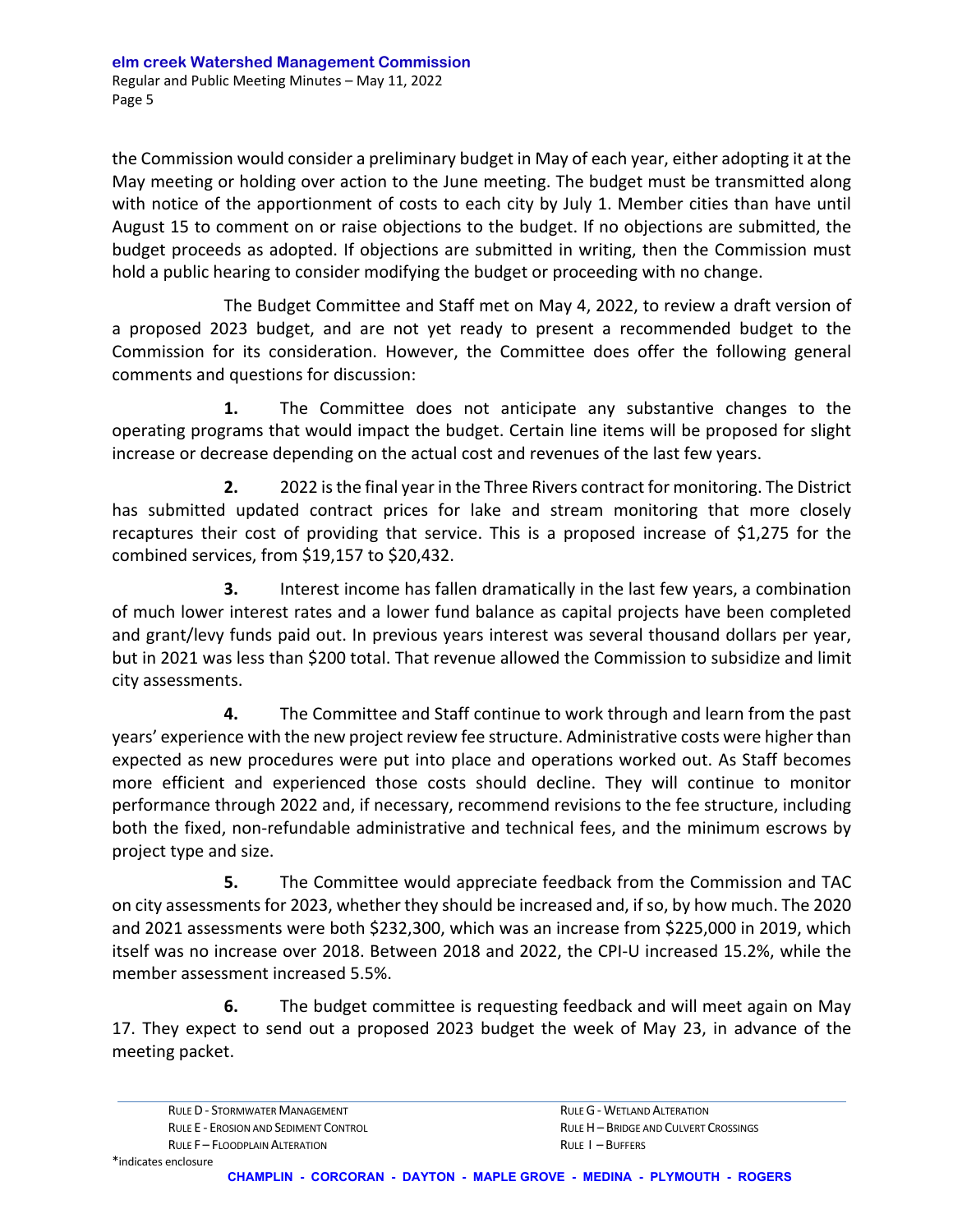**B.** The next Convene Meeting for the **2022-2023 Watershed-Based Implementation Fund (WBIF)** process is scheduled for May 23, 2022, at 10:00 a.m.

#### **VII. Communications.**

**A. Staff Report.\*** Staff reports provide updates on the development projects currently under review by Staff or awaiting final recordations. The projects listed in the table beginning on page 10 of these minutes are discussed in this month's report. Megow provided a **Communications Log\*** of activities related to pre-project review activity as an addendum to the Staff Report.

#### **B. Hennepin County Staff Report.\***

### **1. Project Updates.**

**a.** 13861 129th Ave N., Dayton. Landowner requested scaled up version of manure bunker plans (20 feet x 20 feet with a 6-foot apron). Hennepin County met with Houston Engineering to request an updated plan set with those dimensions. This project is ready to start construction as soon as the plans are returned and approved.

**b.** 22835 County Road 10, Corcoran. The County is entering the contracting process for livestock exclusion fencing that will be constructed alongside a stream and wetland. Construction is ready to begin as soon as the contract is approved.

 **c.** 9945 Sundance Road. Landowner has received quote for exclusion fencing to keep cattle out of Rush Creek, barn gutters, and pasture waterers for livestock. Project has moved into the contracting phase. Construction for this project is expected to begin in late Spring or early Summer 2022.

 **d.** 9310 Bechtold Road. County staff met with engineer from Houston Engineering to discuss potential BMPs that could be implemented. More data was requested including survey data. Staff are currently delineating drainage area and determining the flow of water to see if there are any upstream projects that can be done to help reduce drainage problems.

 **e. Buffer Inspection** will run from June through September, weather dependent. The priority area in the tri-cycle of inspections will be the southern end of the watershed.

**2. Lake Pledge website and app** for aquatic invasive species prevention. In 2021, County staff and three lakes in Maple Grove piloted an exciting and innovative AIS prevention website for lakeshore homeowners. Since then, eight lakes have started the program with the majority of outreach occurring neighbor to neighbor and from lake association members. Their goal is to have 90% of landowners on lakeshore properties learn more about how they can prevent aquatic invasive species, "take the pledge", and obtain Legendary status. Participating lakes include Weaver, Fish, Cedar Island from 2021, and new for 2022, Mitchell, Bush, Riley, Long, Independence, and Sarah with more to be announced in the future.

 County staff are excited to make this resource (available as a website or mobile app) available to any interested lakes in Hennepin County. This educational tool will help lakeshore homeowners make their lakes "Legendary" in the basics of AIS prevention and individuals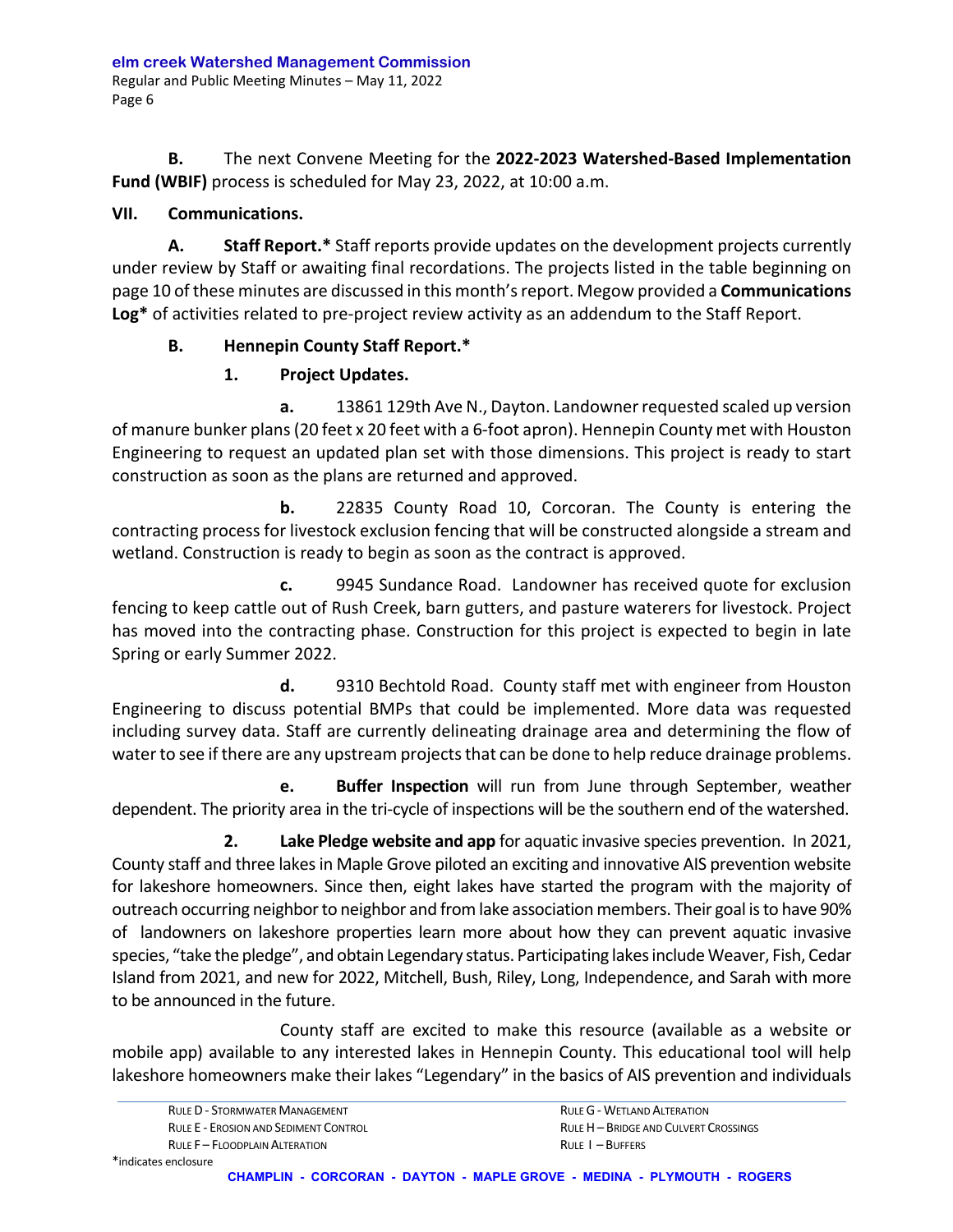can receive gamification trophies. The site reports on the percentage of homes participating on each lake. Congratulations to Weaver Lake homeowners who have taken the early lead!

 **3. Hennepin County Soil Health Incentive Program.** The County has funding and support to promote soil health. Effective practices such as planting cover crops and reducing tillage are eligible for the new soil health incentive program. The program pays for soil testing and analysis, membership to the Minnesota Soil Health Coalition, technical assistance, mentorship, and support from other farmers implementing soil health measures. In addition, the program also provides payments to farmers working to improve their soils through cover cropping, diverse crop rotations, and reduced, strip or no-till practices. The program is open to all agricultural land operators in the county and can be used in conjunction with NRCS or crop retail programming. A flyer with more details was included with the report.

#### **VIII. Education and Public Outreach.**

The West Metro Water Alliance (WMWA) met on May 10, 2022. See the discussion under section IX., below. The **next WMWA meeting** will be held via Zoom at 8:30 a.m., June 14, 2022.

#### **IX. Grant Opportunities and Project Updates.**

The **Watershed Based Implementation Funding (WBIF)\*** committee met for its second convene meeting on April 25, 2022. In attendance were Steve Christopher (BWSR), and city representatives Heather Nelson (Champlin) and Nico Cantarero (Dayton), with Commission Chair Doug Baines joining at the end of the meeting. Hennepin County representative Kris Guentzel was not able to attend.

The group reviewed potential actions identified for possible funding, including projects programmed in the CIP for the next few years, TMDL actions such as lake internal load feasibility studies or aquatic vegetation/rough fish management, and education and outreach options.

 Spector noted that WMWA had been working with Hennepin County staff about the possibility of a shared staff member who could provide education and outreach within the four WMWA watersheds. The County was fleshing out the possibilities and what the cost would be, which they thought would be in the vicinity of \$100,000 per year. The expectation is that this staff person would be available to provide targeted workshops, on-site consultations, and targeted outreach on various water quality topics. It is possible that this could be developed in tandem with Metro Blooms to incorporate their expertise, especially in outreach to underserved groups. The group generally favored reserving funds for education and outreach in the \$25,000-30,000 funding range.

The group also discussed funding actions that would identify more projects that could be incorporated into future capital projects for funding by grants and levy. This includes undertaking additional subwatershed assessments and also looking at funding stream assessments in areas of known instability or ongoing erosion issues. The group requested Spector to summarize completed SWA and stream stabilization work and where the next priority areas might be and the cost of undertaking this work for reference at the next convene meeting.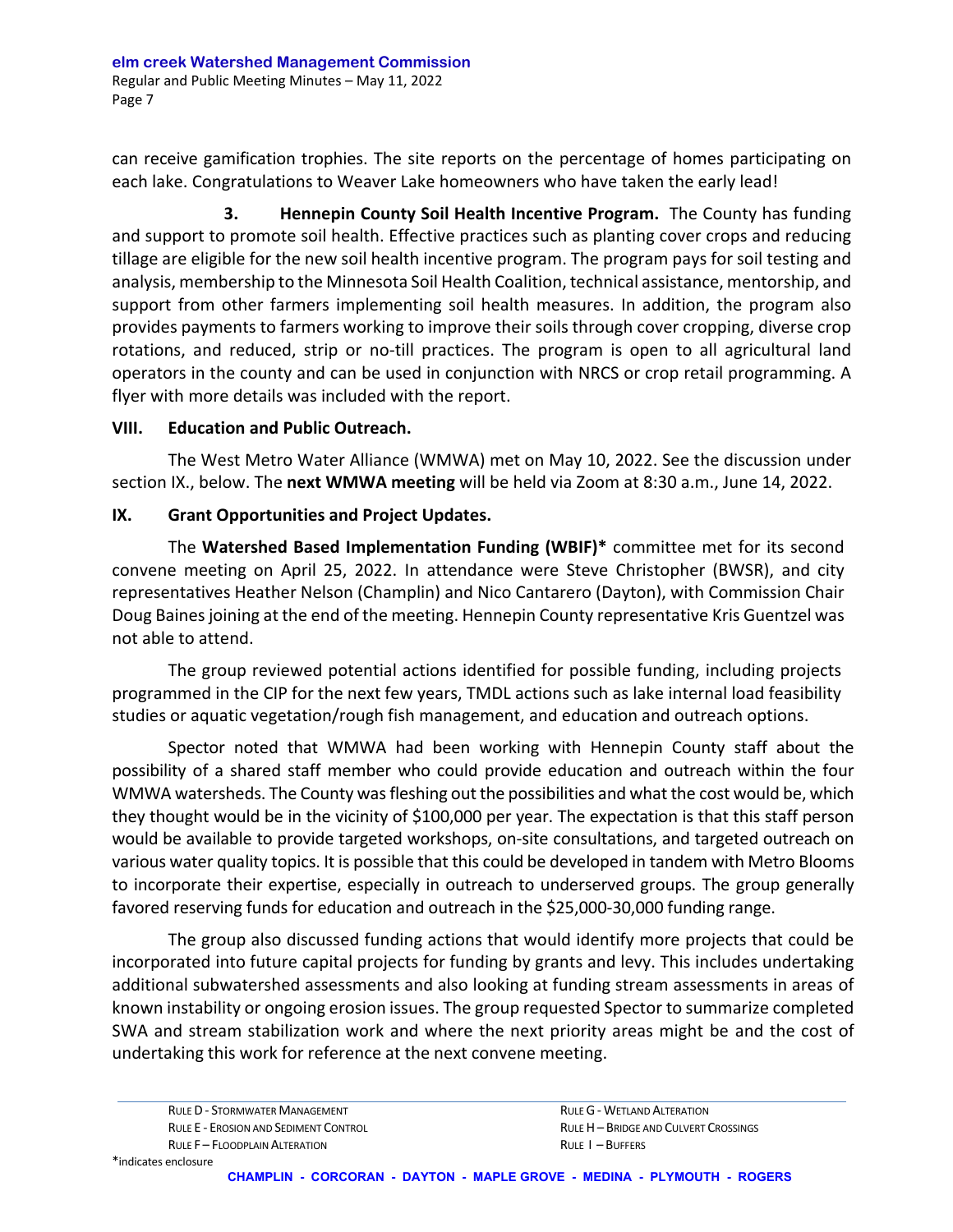The group identified as the third funding priority, funding for agricultural and large-lot rural residential outreach and potential cost-share projects through Hennepin County. Spector will request Hennepin County to provide a ballpark estimate of the amount that could reasonably be expended by the end of 2025 and where the priority areas for implementation would be.

In summary, the priority areas for funding to be discussed in more detail at the next convene meeting are:

- **1.** General education and outreach in potential partnership with Hennepin County
- **2.** One or more additional SWAs in priority areas
- **3.** Streambank assessments to identify future stream stabilization needs
- **4.** Targeted outreach and cost-share to agricultural and large-lot rural residential properties

#### **X. Other Business.**

**A.** Spector attended the MPCA/DNR Mississippi River - Twin Cities HUC 8 Watershed **Professional Judgement Group (PJG) – WEST** meeting on April 28, 2022. This is a step in the process where the MPCA and DNR's watershed assessment team reviews water quality and other data to determine which streams and lakes are meeting or exceeding state standards, as well as identifying where more information is needed. The purpose of the PJG meeting is to take local and public input on potential new impairments, new de-listings, those waterbodies that are recognized as nearly or barely impaired, and those that are vulnerable. This includes assessment results from monitoring chemical parameters as well as from biological monitoring of aquatic invertebrates and fish. The MPCA will use this information to develop and submit to the EPA a new draft Impaired Waters list, which is several steps further down the road in the process.

**B.** For Elm Creek there is some good news and some not so good news.

 **1.** The MPCA is proposing a new impairment listing on **Elm Creek** – TSS. While this is a new impairment listing, recall that TSS was a primary biotic stressor, and as such the watershed wide TMDL includes a TMDL and load reductions for TSS in Elm Creek. MPCA staff indicated there will likely be no actions necessary by the Commission or MS4s, it will likely just be some paperwork on their end to associate this new impairment with the in-place TMDL. So new impairment, but no new action will likely be required.

 **2. Rice Lake** was diagnosed with moderately elevated chloride concentrations. No impairment, just for information and consideration.

 **3. Fish Lake** was noted to be now meeting the TP and Secchi standard, but still experiencing elevated chl-a, and there was a question as to whether it should be delisted at this time. Spector was able to provide some background to the PJG about the alum treatment and carp management activities that are ongoing, and that there was active management and oversight by the city, Three Rivers Park District, and the commission. That was sufficient for the group to feel comfortable recommending that Fish Lake be proposed for delisting for nutrients.

RULE D - STORMWATER MANAGEMENT **RULE GEORGE COMMUNISTIES** RULE G - WETLAND ALTERATION RULE E - EROSION AND SEDIMENT CONTROL **RULE AND SET AND A SET AND A CULVERT CROSSINGS** RULE F – FLOODPLAIN ALTERATION **RULE I – BUFFERS**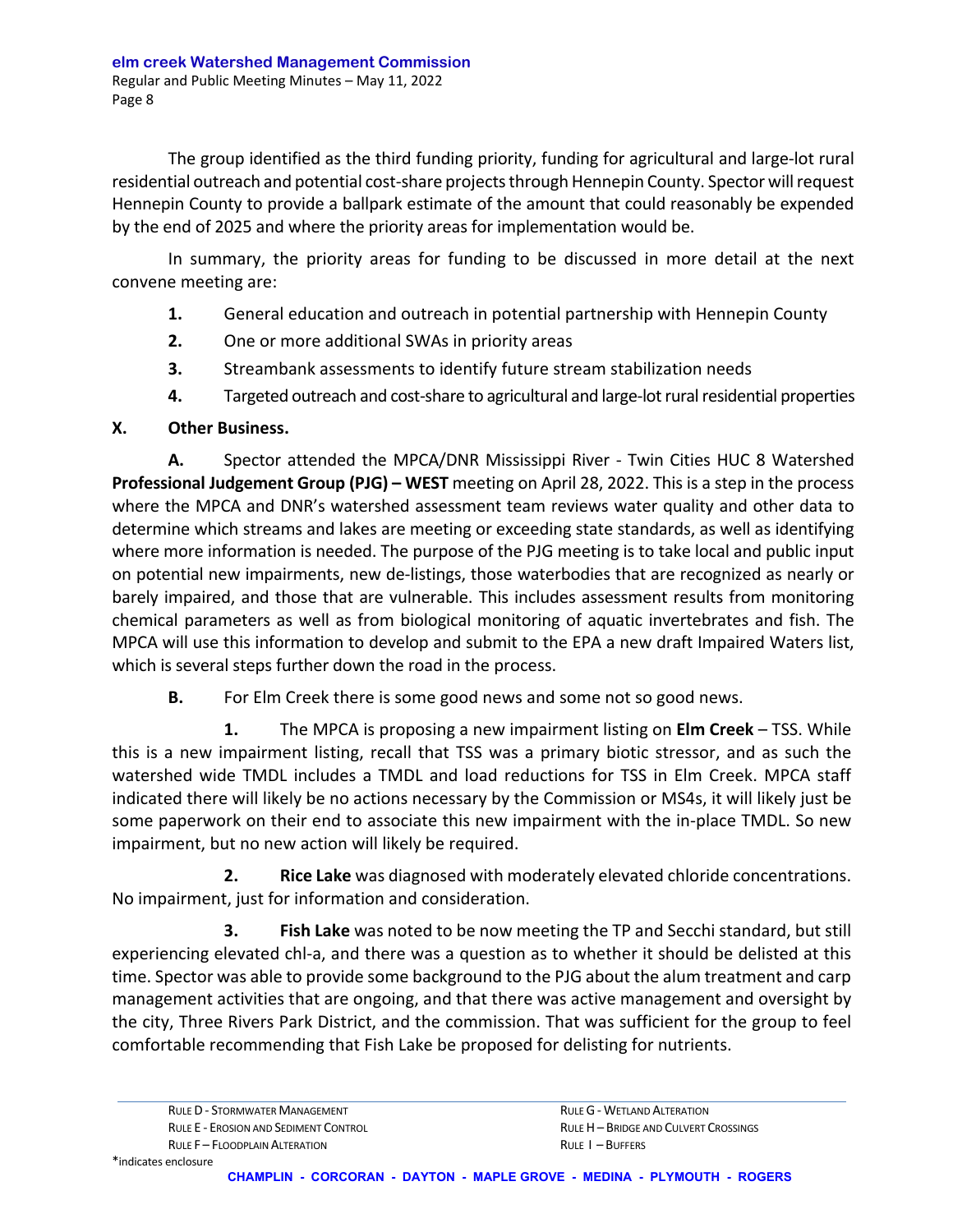Unfortunately, there is a new impairment proposed for **Fish Lake**: Fish IBI. Spector has a little information about which of the fish metrics seem to contribute to the low score, but the more complete actual IBI data can be readily obtained when it comes time to figure out what if anything to do about it.

 **4.** Two other lakes fall into the "vulnerable" category which, while not impairments, are indications that some attention should be given to them and that there may be an impairment in the future - **Weaver Lake**, for Fish IBI, and **Jubert Lake** for nutrients. Spector provided the PJG with information about the BMP work Hennepin County is doing with landowners around Jubert Lake, and they added that to the information record.

 **5.** There will likely be one technical correction proposed in this watershed. **Diamond Creek** was listed as impaired for macroinvertebrate IBI and included in the watershed wide TMDL. Since that listing, the MPCA has made some slight revisions to their IBI formula, and they have gone back and re-scored the assessments in this area. Diamond Creek, which was slightly below the impairment threshold, now scores slightly above the threshold and will be removed from the Impaired Waters Inventory as a technical correction.

**XI. Adjournment.** There being no further business, motion by Sharp, second by Guenthner to adjourn. *Motion carried unanimously.* The meeting was adjourned at 1:58 p.m.

Respectfully submitted,

Lidi Andrewson

Judie A.Anderson Recording Secretary

JAA:tim z:\Elm Creek\Meetings\Meetings 2022\May 11 2022 Regular and public meeting minutes.docx

\*indicates enclosure

**CHAMPLIN - CORCORAN - DAYTON - MAPLE GROVE - MEDINA - PLYMOUTH - ROGERS**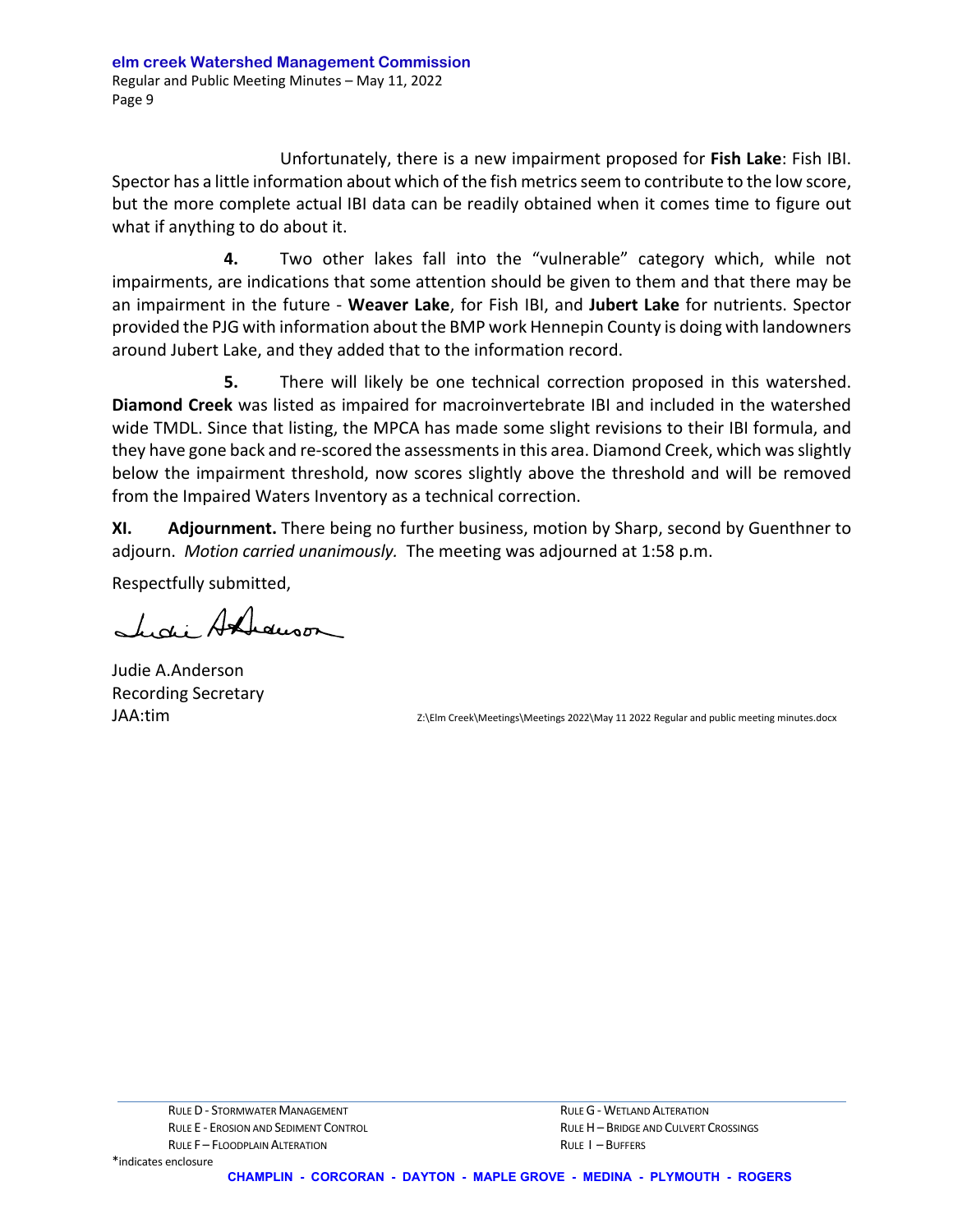|          |   |   | I RPFI |    |                      |                                                      |
|----------|---|---|--------|----|----------------------|------------------------------------------------------|
| Item No. | E | Α | RP DD  | AR | Project No.          | <b>Project Name</b>                                  |
|          |   |   |        |    | W=wetland<br>project |                                                      |
| b        |   |   |        | AR | 2014-015             | Rogers Drive Extension, Rogers.                      |
| b        |   |   |        | AR | 2015-030             | Kiddiegarten Child Care Center, Maple Grove.         |
| b        |   |   |        | AR | 2016-005W            | Ravinia Wetland Bank Plan, Corcoran.                 |
| b        |   |   |        | AR | 2017-014             | Laurel Creek, Rogers.                                |
| b        |   |   |        | AR | 2017-029             | Brayburn Trails, Dayton.                             |
| а        |   |   |        |    | 2017-050W            | Ernie Mayers Wetland/floodplain violation, Corcoran. |
| b        |   |   |        | AR | 2018-046             | Graco, Rogers.                                       |
| b        |   |   |        | AR | 2018-048             | Faithbrook Church Phase 2, Dayton.                   |
| b        |   |   |        | AR | 2019-021             | Brenly Meadows, Rogers.                              |
| b        |   |   |        | AR | 2019-026             | Interstate Power Systems, Rogers.                    |
|          |   |   |        | AR | 2019-027             | Havenwood at Maple Grove.                            |
| b        |   |   |        | AR | 2020-008             | Ione Gardens, Dayton.                                |
| b        |   |   |        | AR | 2020-009             | Stetler Barn, Medina.                                |
| b        |   |   |        | AR | 2020-017             | Meadow View Townhomes, Medina.                       |
| b        |   |   |        | AR | 2020-023             | Ziegler Dayton Site Upgrades, Dayton.                |
| b        |   |   |        | AR | 2020-032             | Enclave Rogers - Commerce Boulevard, Rogers.         |
| b        |   |   |        | AR | 2020-033             | Weston Woods, Medina.                                |
| b        |   |   |        | AR | 2020-036             | Balsam Pointe, Dayton.                               |
| b        |   |   |        | AR | 2021-007             | Birchwood 2nd Addition, Rogers                       |
| b        |   |   |        | AR | 2021-016             | Territorial Lofts, Rogers.                           |
|          |   |   |        | AR | 2021-020             | Crew Carwash, Maple Grove.                           |
|          |   |   |        | AR | 2021-021             | Territorial Triangle, Dayton.                        |
|          |   |   |        | AR | 2021-023             | Maple Grove Medial Office Building (MOB).            |
|          |   |   |        | AR | 2021-024             | Riverwalk, Dayton                                    |
|          |   |   |        |    | 2021-025             | Hackamore Road Reconstruction, Medina/Corcoran.      |
|          |   |   |        |    | 2021-026             | Prairie Creek Subdivision, Medina.                   |
|          |   |   |        |    | 2021-027             | Xcel Energy Elm Creek Substation, Maple Grove        |
|          |   |   |        |    | 2021-028             | The Cubes at French Lake, Dayton                     |
| e        |   |   |        |    | 2021-029             | Tri-Care Grocery / Retail, Maple Grove               |
|          |   |   |        |    | 2021-031             | Cook Lake Edgewater, Maple Grove                     |
| g        |   |   |        |    | 2021-034             | BAPS Hindu Temple, Medina.                           |
|          |   |   |        |    | 2021-035             | Mister Car Wash - Rogers                             |
|          |   |   |        |    | 2021-036             | D & D Service, Corcoran.                             |
|          |   |   |        |    | 2021-037             | Marsh Pointe, Medina.                                |
|          |   |   |        |    | 2021-038             | Bellwether 6th/Amberly, Corcoran.                    |
|          |   |   |        |    | 2021-039             | 1-94 Logistics Center, Rogers.                       |
|          |   |   |        |    | 2021-040             | Napa Auto, Corcoran.                                 |
|          |   |   |        |    | 2021-041             | Carlson Ridge, Plymouth.                             |
|          |   |   |        |    | 2021-043             | Northwood Community Church Maple Grove.              |
|          |   |   |        |    | 2021-044             | Balsam II Apartments, Dayton.                        |
|          |   |   |        |    | 2021-046             | Len Busch Roses, Plymouth                            |
|          |   |   |        |    | 2021-047             | CR 10 Box Culvert Replacement, Corcoran              |
|          |   |   |        |    | 2021-048             | Bellwether - Newman West, Corcoran                   |

RULE D - STORMWATER MANAGEMENT RULE G - WETLAND ALTERATION

RULE F – FLOODPLAIN ALTERATION **RULE I – BUFFERS** 

RULE E - EROSION AND SEDIMENT CONTROL **RULE H** - BRIDGE AND CULVERT CROSSINGS